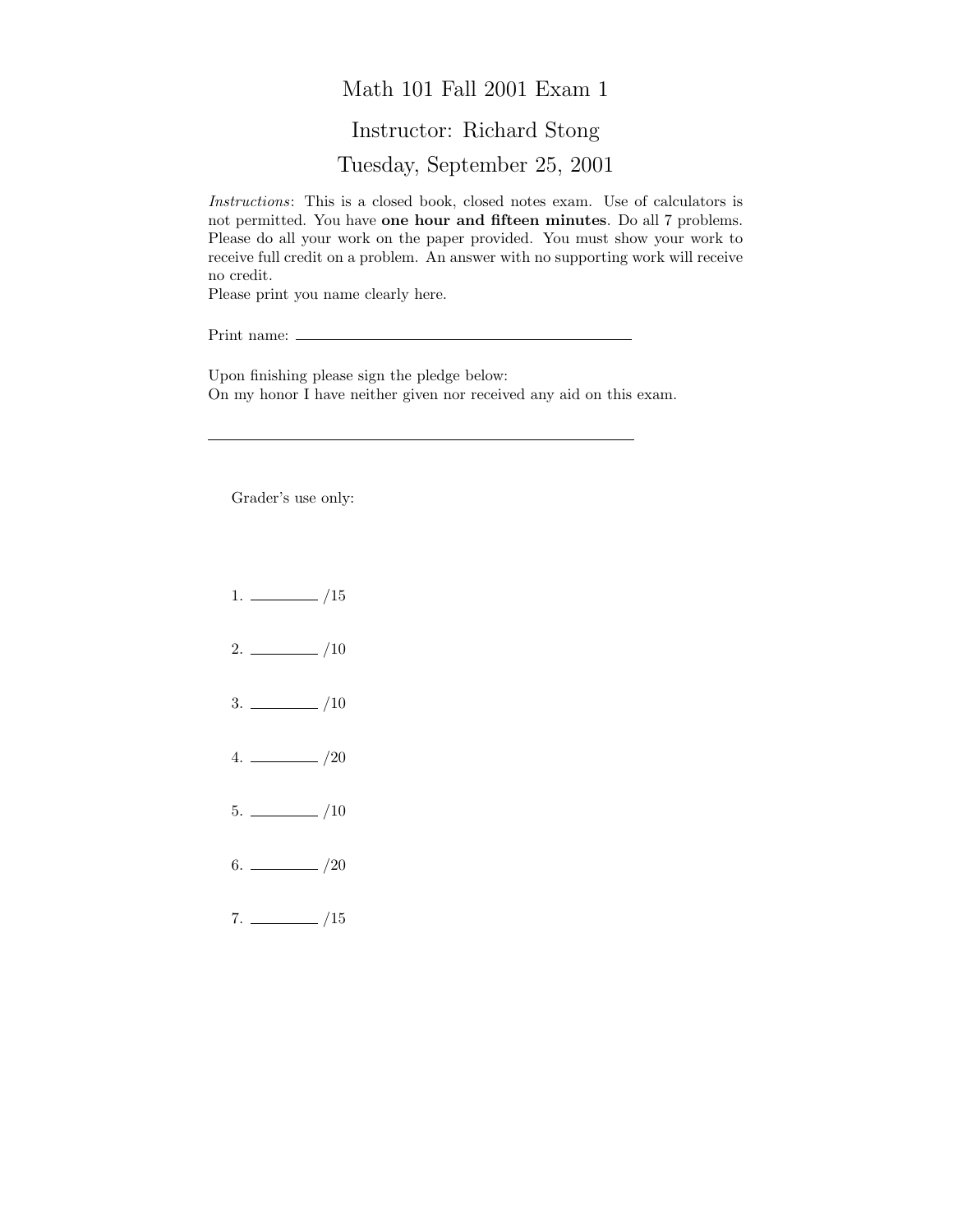1. [15 points] Find the following limits, if they exist.

(a)  $\lim_{x \to 2} \frac{x^2 + x - 6}{x^2 - 3x + 2}$ 

(b)  $\lim_{\theta \to 0}$  $\frac{\sin 2\theta}{\tan 3\theta}$ 

(c)  $\lim_{x \to 4} \frac{\sqrt{x-2}}{x-4}$  $x-4$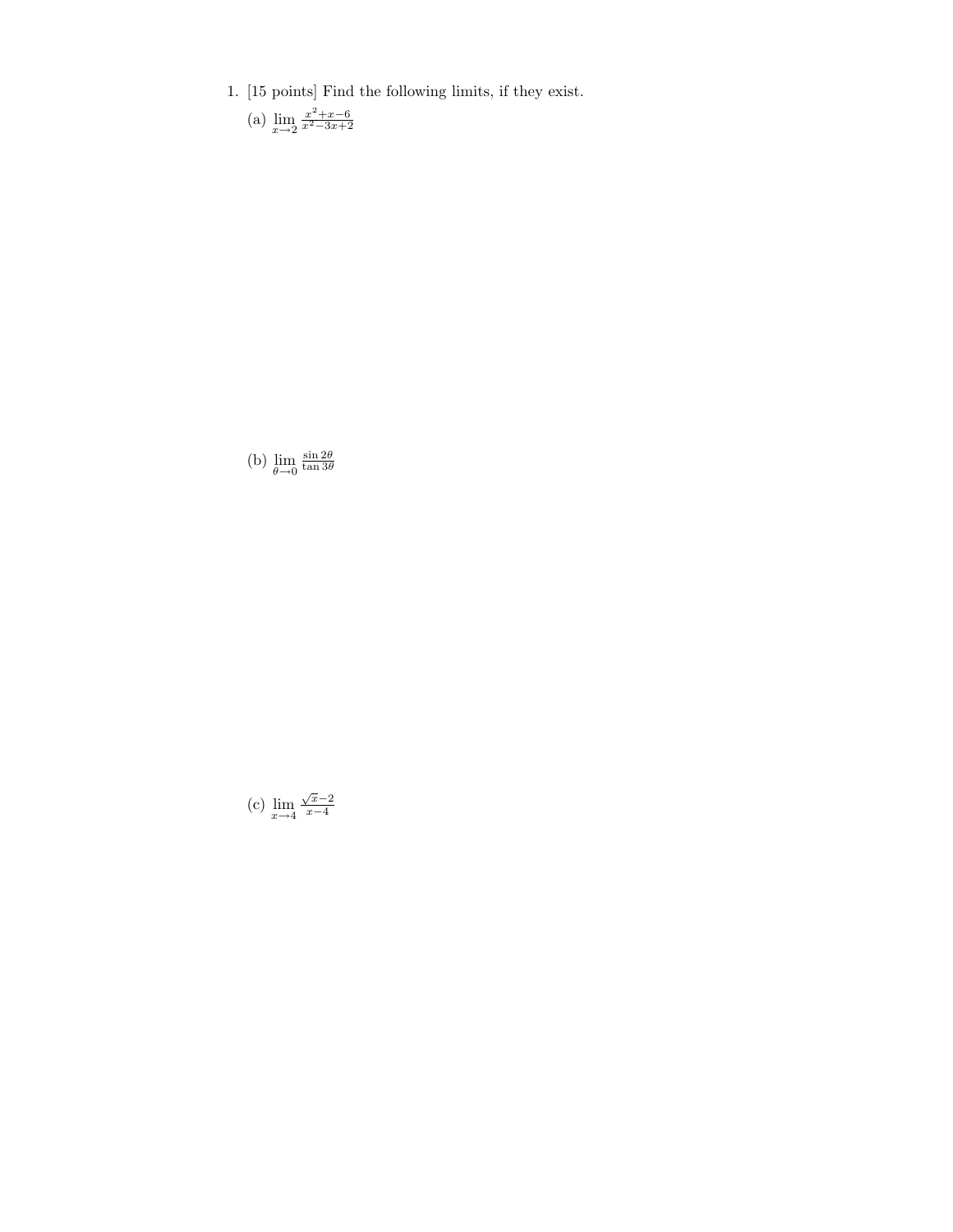2. [10 points] Let  $f$  be the function defined by

$$
f(x) = \begin{cases} \frac{3-x}{|x-3|} & \text{if } x < 3\\ -1 & \text{if } x = 3\\ x^2 - 4x + 4 & \text{if } x > 3 \end{cases}
$$

Find  $\lim_{x\to 3^+} f(x)$ ,  $\lim_{x\to 3^-} f(x)$ , and  $\lim_{x\to 3} f(x)$  (if they exist). Is f continuous at  $x = 3$ ?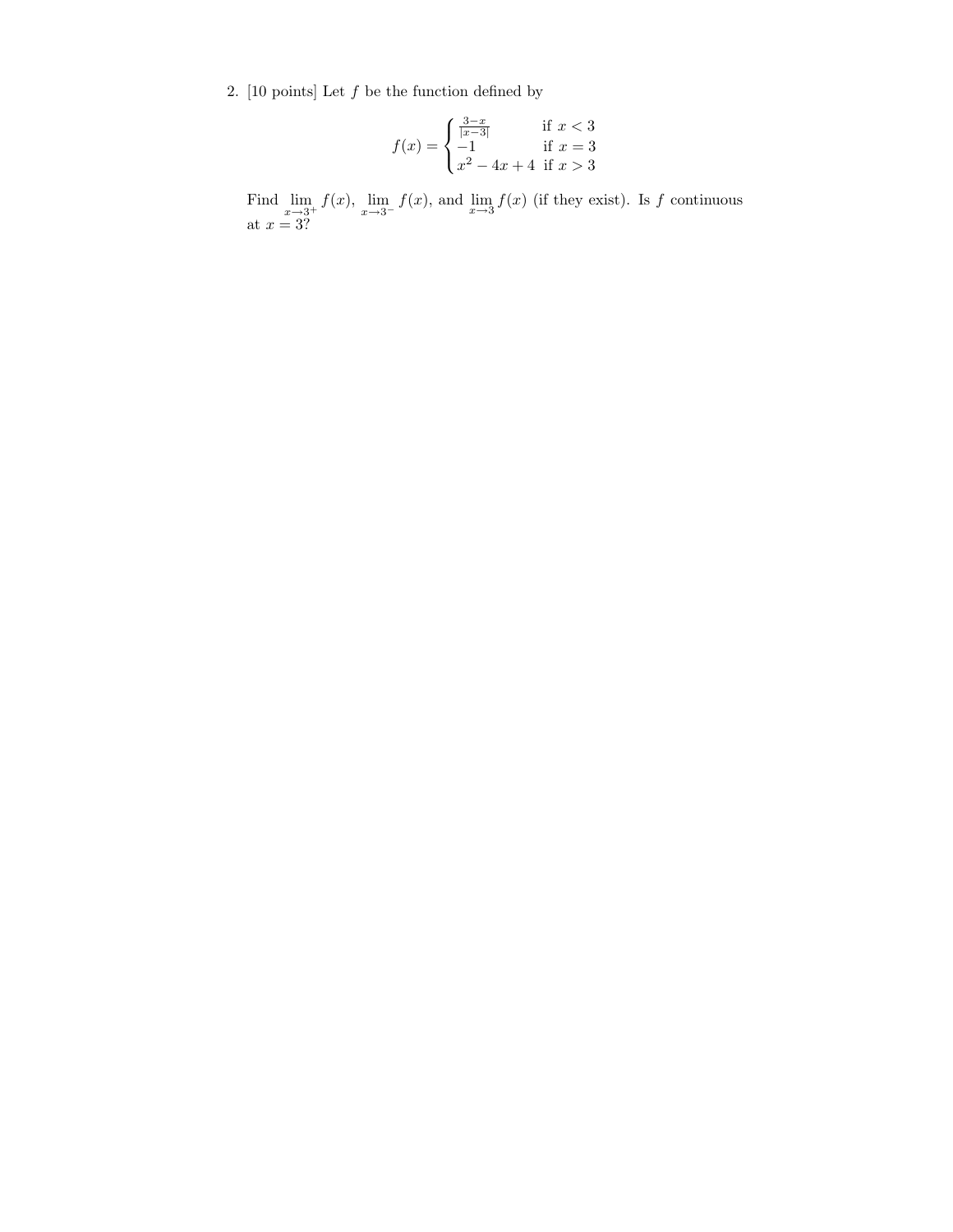3. [10 points] Find the derivative of  $f(x) = \frac{1}{3x-1}$  using the definition of the derivative. (No credit will be given for finding the derivative by other means.)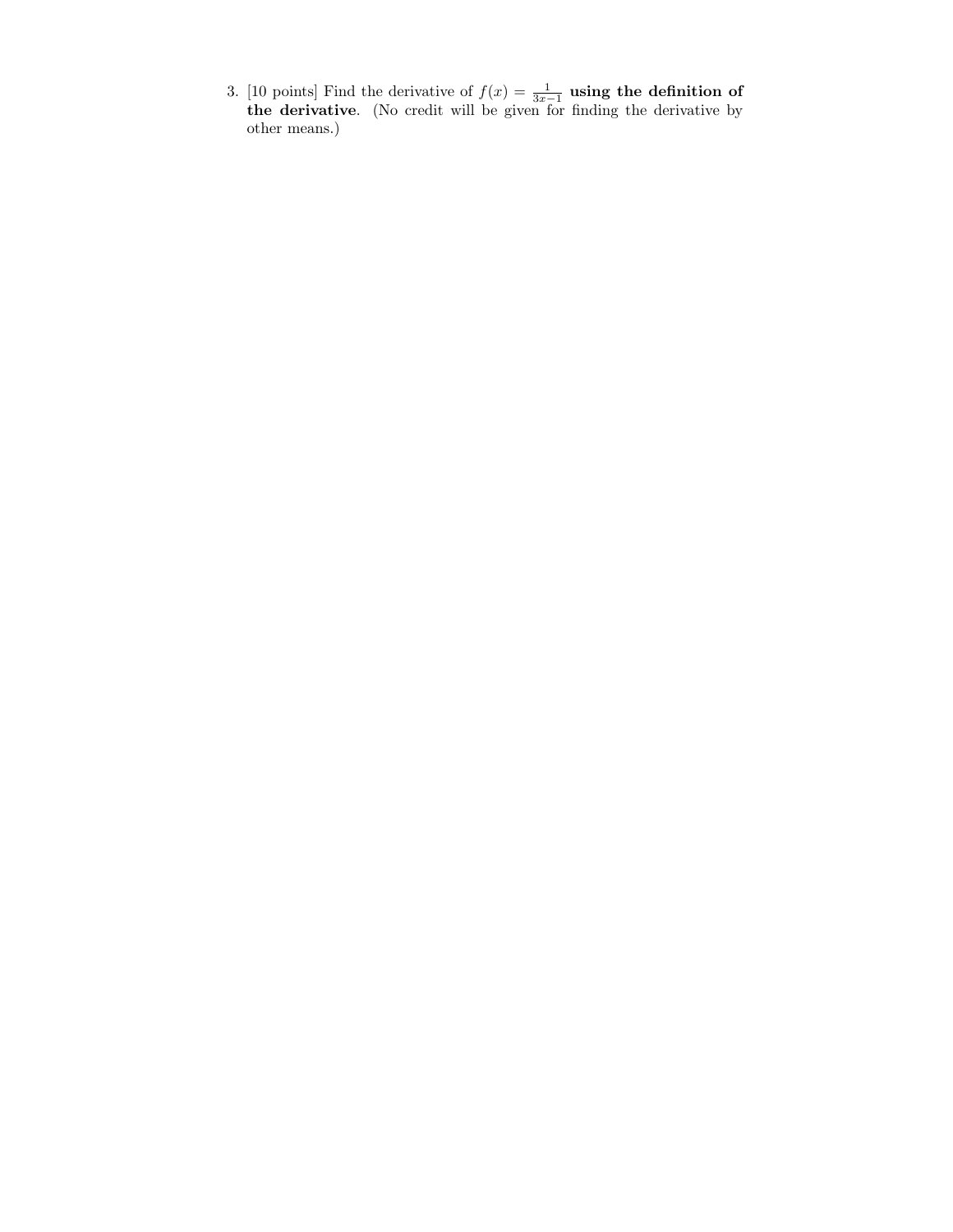4. [20 points] Find the derivatives of the following functions.

(a) 
$$
f(x) = \frac{3x-7}{x^2+4x+1}
$$

(b) 
$$
g(t) = (1 + t^2)^3 \cdot \sqrt{2 + t}
$$

(c) 
$$
y(x)
$$
 if  $y = \frac{1}{2u^2} + u^2$  and  $u = x^{1/3} - \frac{1}{3x}$ 

(d) 
$$
F(x) = (3 - (2 + 5x^2)^6)^{-1/5}
$$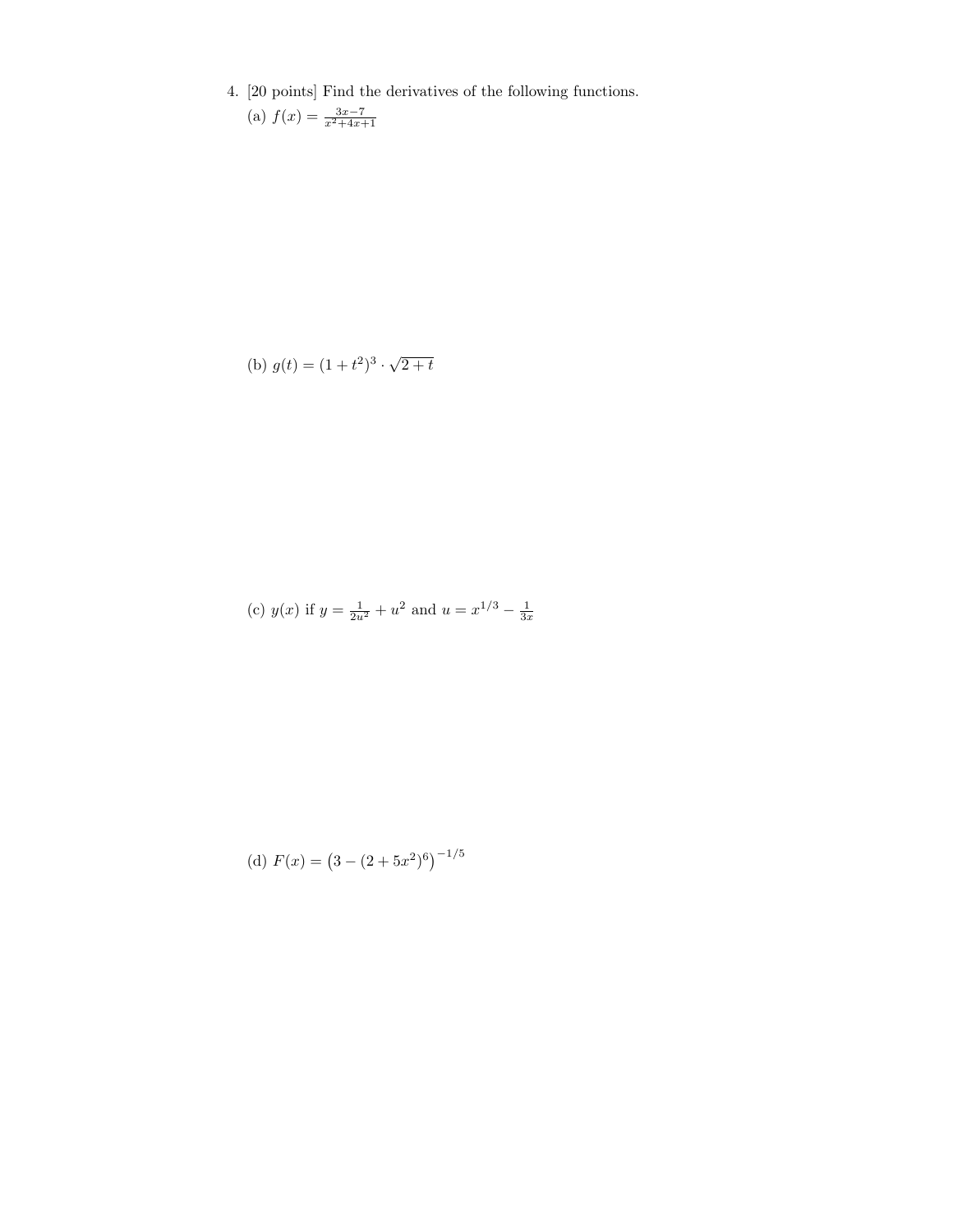5. [10 points] Find the equation of the tangent line to the graph of  $y = 3x - \frac{1}{x}$  at the point (1, 2).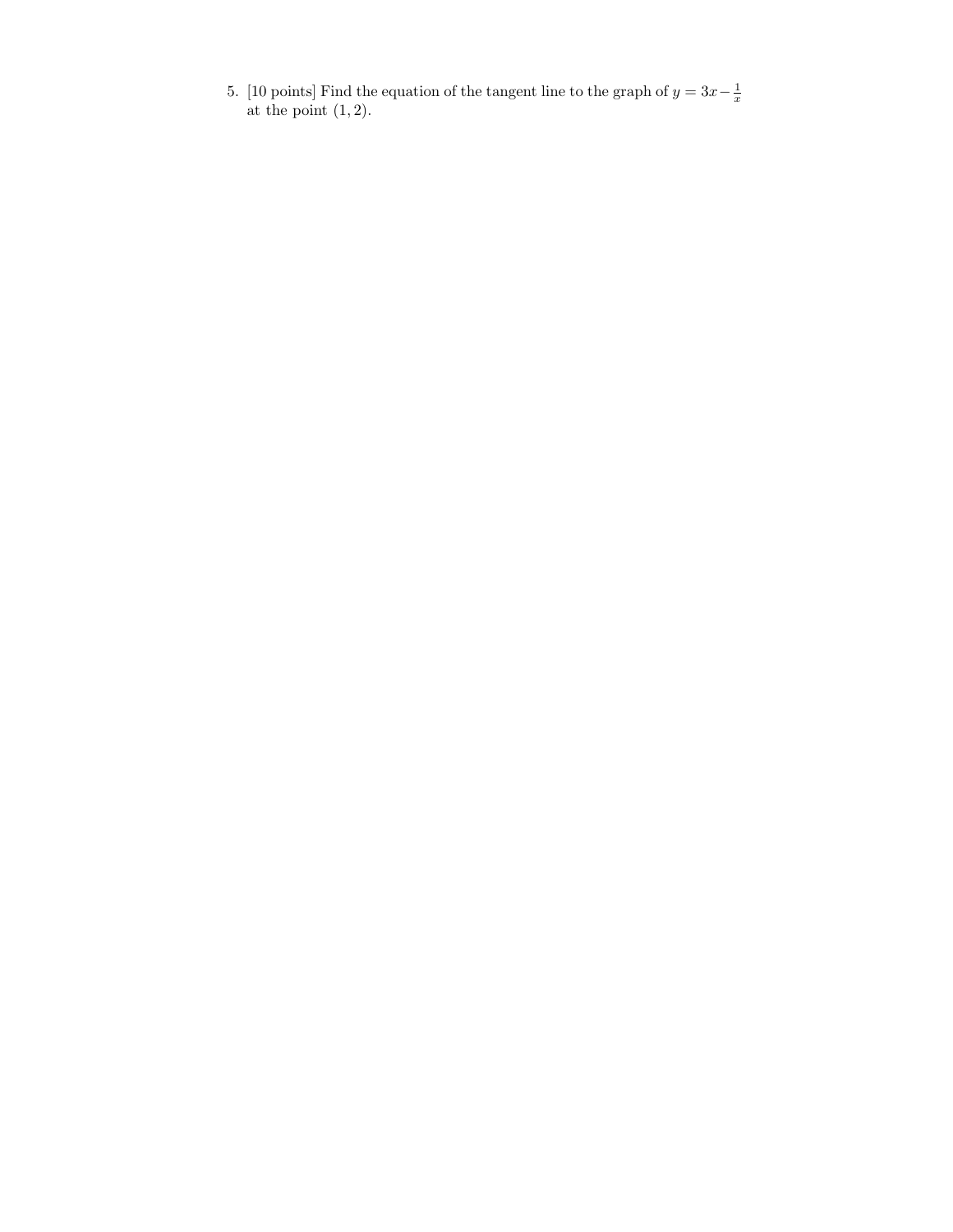6. [20 points] Consider the function  $f(x) = x\left(\frac{5}{2} - \frac{x}{2}\right)^{2/3}$  on [1, 7]. Find the maximum and minimum of  $f$  on this interval. Be sure to show all the steps you need to show in order to justify that your answers really are the maximum and minimum. (It may help to know that  $f(1) = 2^{2/3} =$ 1.5874....)